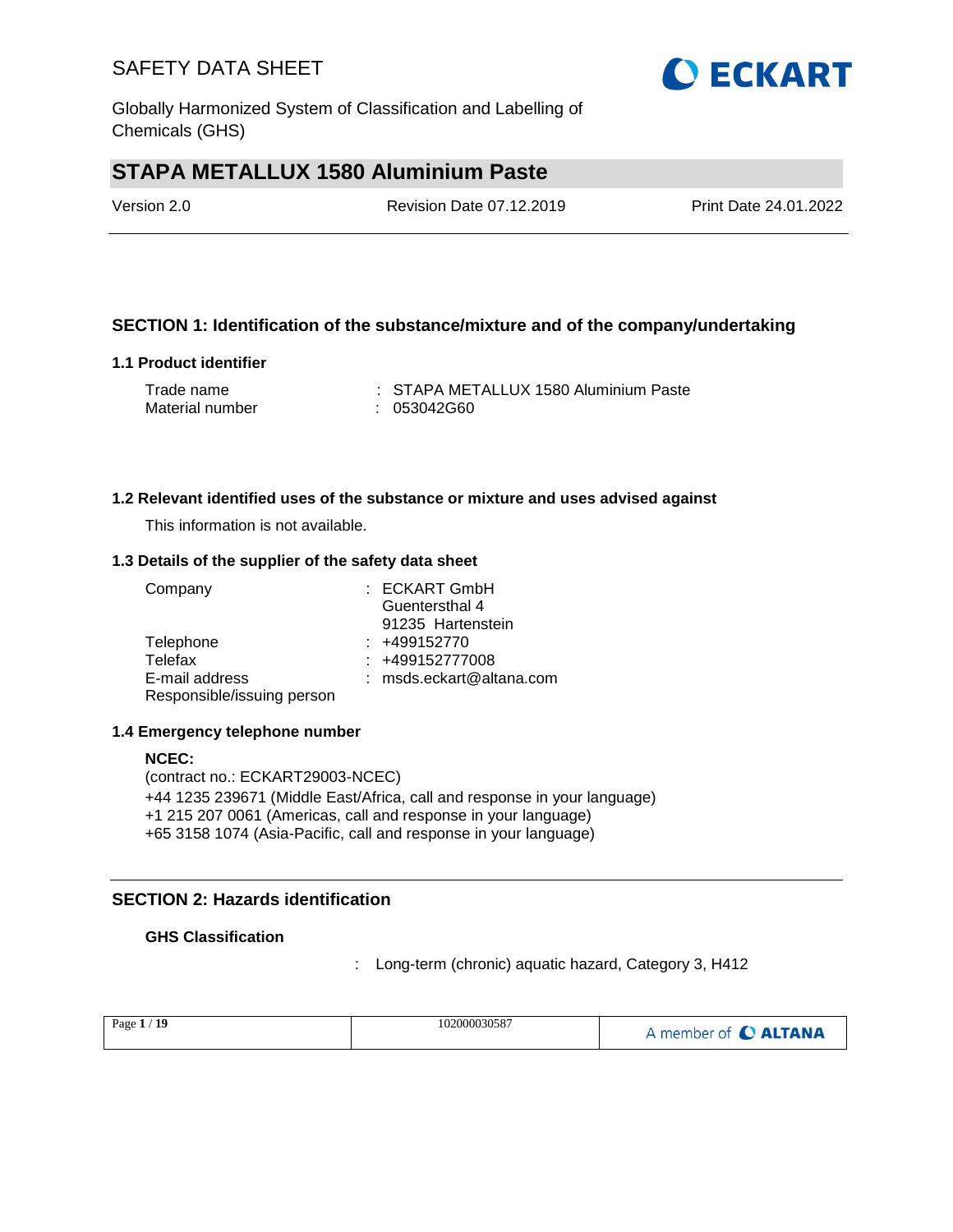

Globally Harmonized System of Classification and Labelling of Chemicals (GHS)

# **STAPA METALLUX 1580 Aluminium Paste**

| Version 2.0 | Revision Date 07.12.2019 | <b>Print Date 24.01.2022</b> |
|-------------|--------------------------|------------------------------|
|             |                          |                              |

### **GHS-Labelling**

| Hazard statements        | $\therefore$ H412: Harmful to aquatic life with long lasting effects.                                                                                                |
|--------------------------|----------------------------------------------------------------------------------------------------------------------------------------------------------------------|
| Precautionary statements | $\therefore$ Prevention:<br>Avoid release to the environment.<br>P273<br>Disposal:<br>Dispose of contents/ container to an approved waste<br>P501<br>disposal plant. |

### **Hazardous components which must be listed on the label**

### **Other hazards which do not result in classification**

Combustible Solids

### **SECTION 3: Composition/information on ingredients**

Substance name : METALLUX 1580

Substance No. **:**  $\qquad \qquad$  :

### **Hazardous components**

| Chemical name                                                                            | CAS-No.<br>EINECS-No.  | Classification and<br>labelling                                                | Concentration <sup>[%]</sup> |
|------------------------------------------------------------------------------------------|------------------------|--------------------------------------------------------------------------------|------------------------------|
| aluminium powder (stabilised)                                                            | 7429-90-5<br>231-072-3 | Flam. Sol.;1;H228                                                              | $50 - 100$                   |
| Naphtha (petroleum),<br>hydrotreated heavy; Low boiling<br>point ydrogen treated naphtha | 64742-48-9             | Flam. Liq.;4;H227<br>Asp. Tox.; 1; H304                                        | $10 - 20$                    |
| Solvent naphtha (petroleum),<br>light arom.                                              | 64742-95-6             | Flam. Liq.;3;H226<br>Acute Tox.;5;H303<br>Acute Tox.;5;H313<br>STOT SE;3;H335, | $10 - 20$                    |
| Page 2 / 19                                                                              | 102000030587           |                                                                                | A member of <b>C ALTANA</b>  |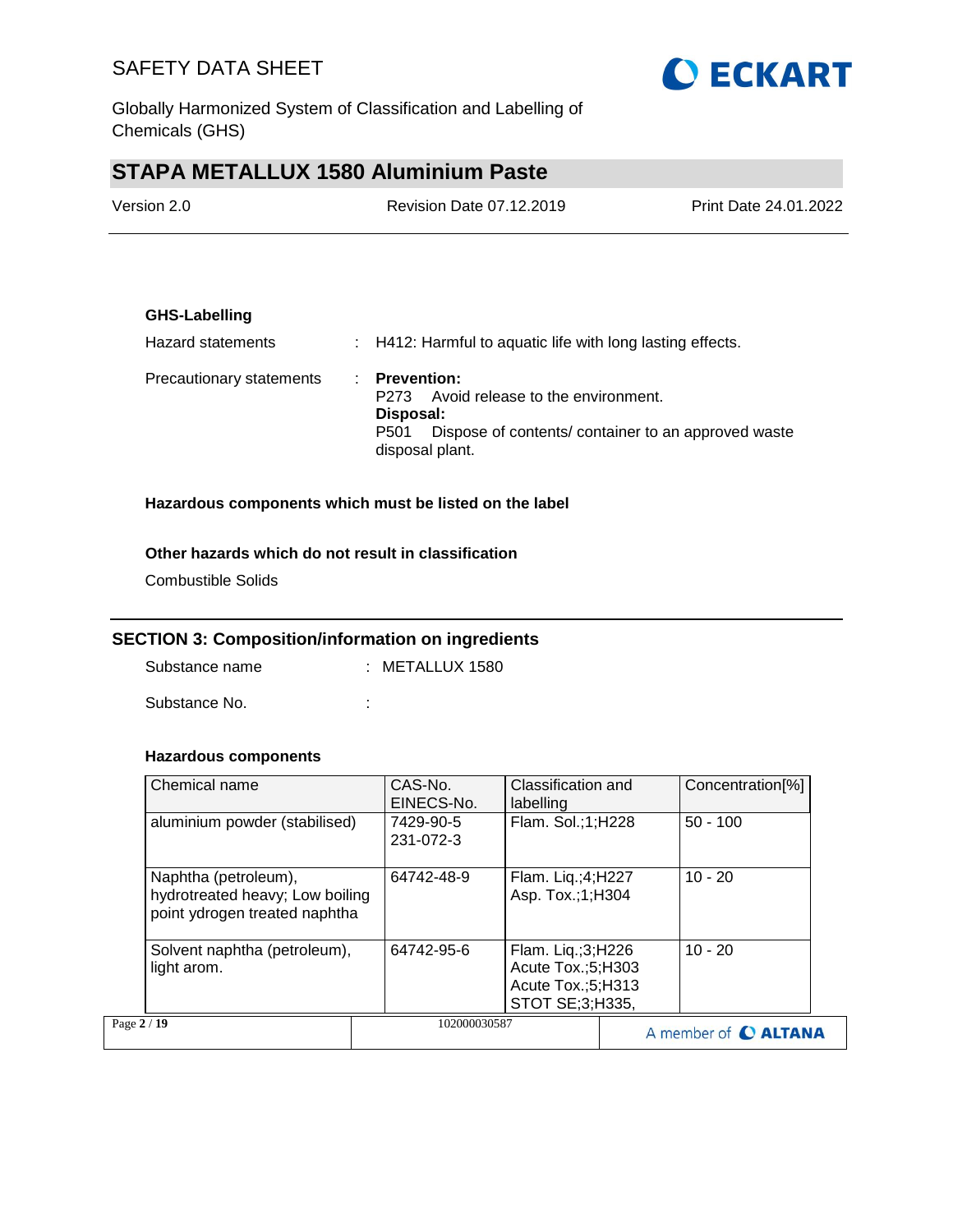

Globally Harmonized System of Classification and Labelling of Chemicals (GHS)

# **STAPA METALLUX 1580 Aluminium Paste**

| Version 2.0 | Revision Date 07.12.2019 | <b>Print Date 24.01.2022</b> |
|-------------|--------------------------|------------------------------|
|             |                          |                              |

|  | H336<br>Asp. Tox.;1;H304<br>Aquatic<br>Chronic; 2; H411 |  |
|--|---------------------------------------------------------|--|
|--|---------------------------------------------------------|--|

For the full text of the H-Statements mentioned in this Section, see Section 16.

### **SECTION 4: First aid measures**

### **4.1 Description of first aid measures**

| General advice          | $:$ Move the victim to fresh air.<br>Do not leave the victim unattended.                                                                                                        |
|-------------------------|---------------------------------------------------------------------------------------------------------------------------------------------------------------------------------|
|                         | No hazards which require special first aid measures.                                                                                                                            |
| If inhaled              | : If unconscious, place in recovery position and seek medical<br>advice.<br>If symptoms persist, call a physician.                                                              |
| In case of skin contact | : Wash off immediately with soap and plenty of water.                                                                                                                           |
| In case of eye contact  | : Immediately flush eye(s) with plenty of water.                                                                                                                                |
|                         | Remove contact lenses.<br>If eye irritation persists, consult a specialist.                                                                                                     |
| If swallowed            | : Keep respiratory tract clear.<br>Do not give milk or alcoholic beverages.<br>Never give anything by mouth to an unconscious person.<br>If symptoms persist, call a physician. |

### **4.2 Most important symptoms and effects, both acute and delayed**

This information is not available.

| Page $3/19$ | 102000030587 | A member of C ALTANA |
|-------------|--------------|----------------------|
|-------------|--------------|----------------------|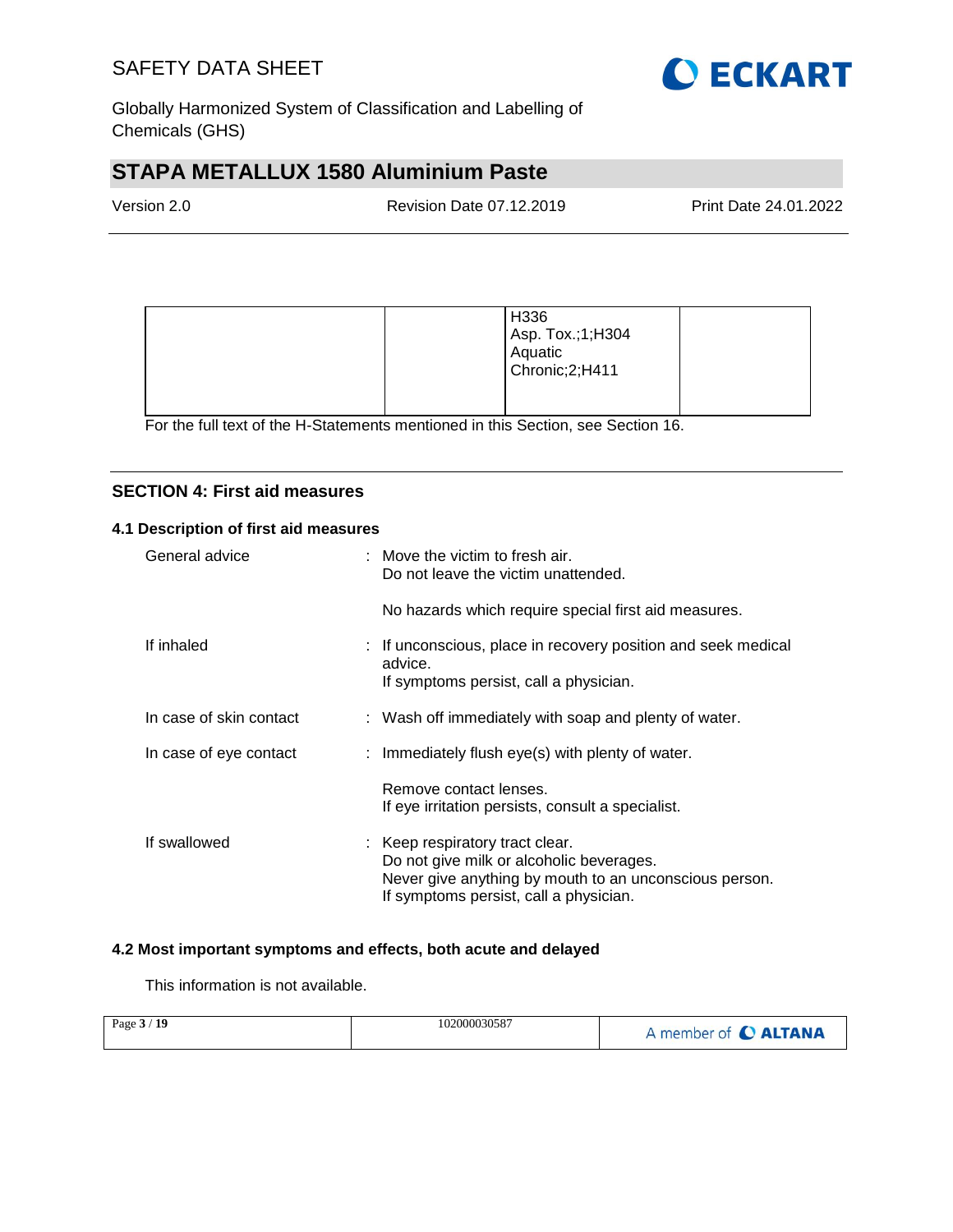Globally Harmonized System of Classification and Labelling of Chemicals (GHS)

# **STAPA METALLUX 1580 Aluminium Paste**

| Version 2.0 | <b>Revision Date 07.12.2019</b> | Print Date 24.01.2022 |
|-------------|---------------------------------|-----------------------|
|             |                                 |                       |

### **4.3 Indication of any immediate medical attention and special treatment needed**

This information is not available.

### **SECTION 5: Firefighting measures**

### **5.1 Extinguishing media**

| Suitable extinguishing media                              | : Dry sand, Special powder against metal fire                                                                                                                                                                                   |
|-----------------------------------------------------------|---------------------------------------------------------------------------------------------------------------------------------------------------------------------------------------------------------------------------------|
| Unsuitable extinguishing<br>media                         | : Water, Foam, ABC powder, Carbon dioxide (CO2)                                                                                                                                                                                 |
| 5.2 Special hazards arising from the substance or mixture |                                                                                                                                                                                                                                 |
| Specific hazards during<br>firefighting                   | : Do not allow run-off from fire fighting to enter drains or water<br>courses.                                                                                                                                                  |
| 5.3 Advice for firefighters                               |                                                                                                                                                                                                                                 |
| Special protective equipment<br>for firefighters          | : Use personal protective equipment.                                                                                                                                                                                            |
|                                                           | Wear self-contained breathing apparatus for firefighting if<br>necessary.                                                                                                                                                       |
| Further information                                       | : Collect contaminated fire extinguishing water separately. This<br>must not be discharged into drains. Fire residues and<br>contaminated fire extinguishing water must be disposed of in<br>accordance with local regulations. |

### **SECTION 6: Accidental release measures**

### **6.1 Personal precautions, protective equipment and emergency procedures**

| Personal precautions | Evacuate personnel to safe areas.<br>Use personal protective equipment.<br>Remove all sources of ignition. |                     |
|----------------------|------------------------------------------------------------------------------------------------------------|---------------------|
| Page 4 / 19          | 102000030587                                                                                               | A monday of AITABLA |

| Page $4/19$ | 102000030587 | A member of C ALTANA |
|-------------|--------------|----------------------|
|-------------|--------------|----------------------|

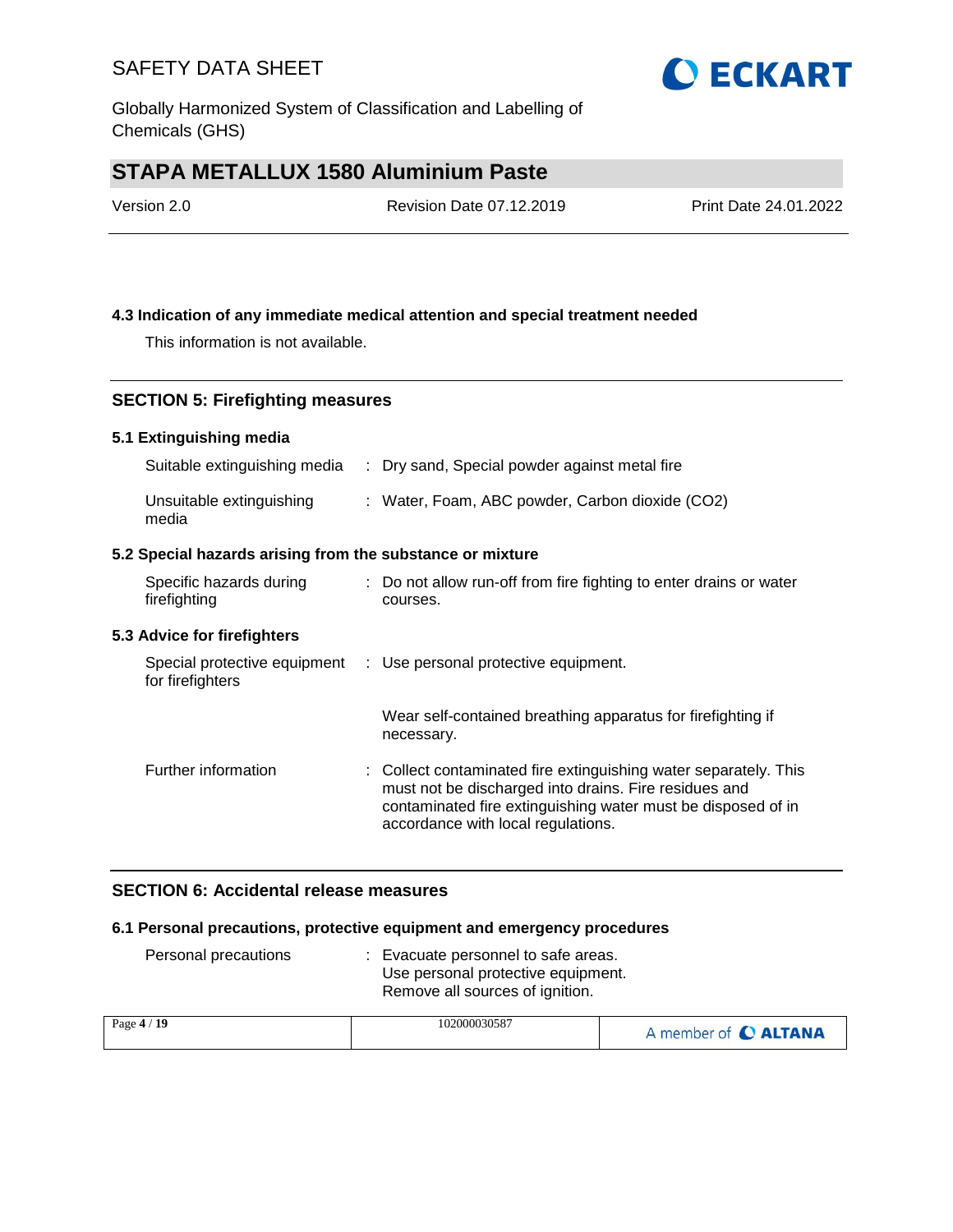Globally Harmonized System of Classification and Labelling of Chemicals (GHS)



| Version 2.0 | Revision Date 07.12.2019 | Print Date 24.01.2022 |
|-------------|--------------------------|-----------------------|
|             |                          |                       |
|             |                          |                       |
|             | Avoid dust formation.    |                       |

**6.2 Environmental precautions**

| Environmental precautions | : Prevent product from entering drains.<br>If the product contaminates rivers and lakes or drains inform<br>respective authorities. |
|---------------------------|-------------------------------------------------------------------------------------------------------------------------------------|
|                           |                                                                                                                                     |

### **6.3 Methods and materials for containment and cleaning up**

| Methods for cleaning up | : Use mechanical handling equipment.<br>Soak up with inert absorbent material (e.g. sand, silica gel,<br>acid binder, universal binder, sawdust). |
|-------------------------|---------------------------------------------------------------------------------------------------------------------------------------------------|
|                         | Sweep up and shovel.<br>Do not flush with water.<br>Keep in suitable, closed containers for disposal.                                             |

#### **6.4 Reference to other sections**

For personal protection see section 8.

### **SECTION 7: Handling and storage**

| 7.1 Precautions for safe handling                  |                                                                                                                             |                             |  |
|----------------------------------------------------|-----------------------------------------------------------------------------------------------------------------------------|-----------------------------|--|
| Advice on safe handling                            | : Keep away from heat and sources of ignition. Avoid dust<br>formation. Ensure adequate ventilation.                        |                             |  |
|                                                    | For personal protection see section 8. Smoking, eating and<br>drinking should be prohibited in the application area.        |                             |  |
| Advice on protection against<br>fire and explosion | : Keep away from open flames, hot surfaces and sources of<br>ignition. Earthing of containers and apparatuses is essential. |                             |  |
|                                                    | Normal measures for preventive fire protection.                                                                             |                             |  |
| Hygiene measures                                   | : General industrial hygiene practice.                                                                                      |                             |  |
| Page 5 / 19                                        | 102000030587                                                                                                                | A member of <b>C ALTANA</b> |  |

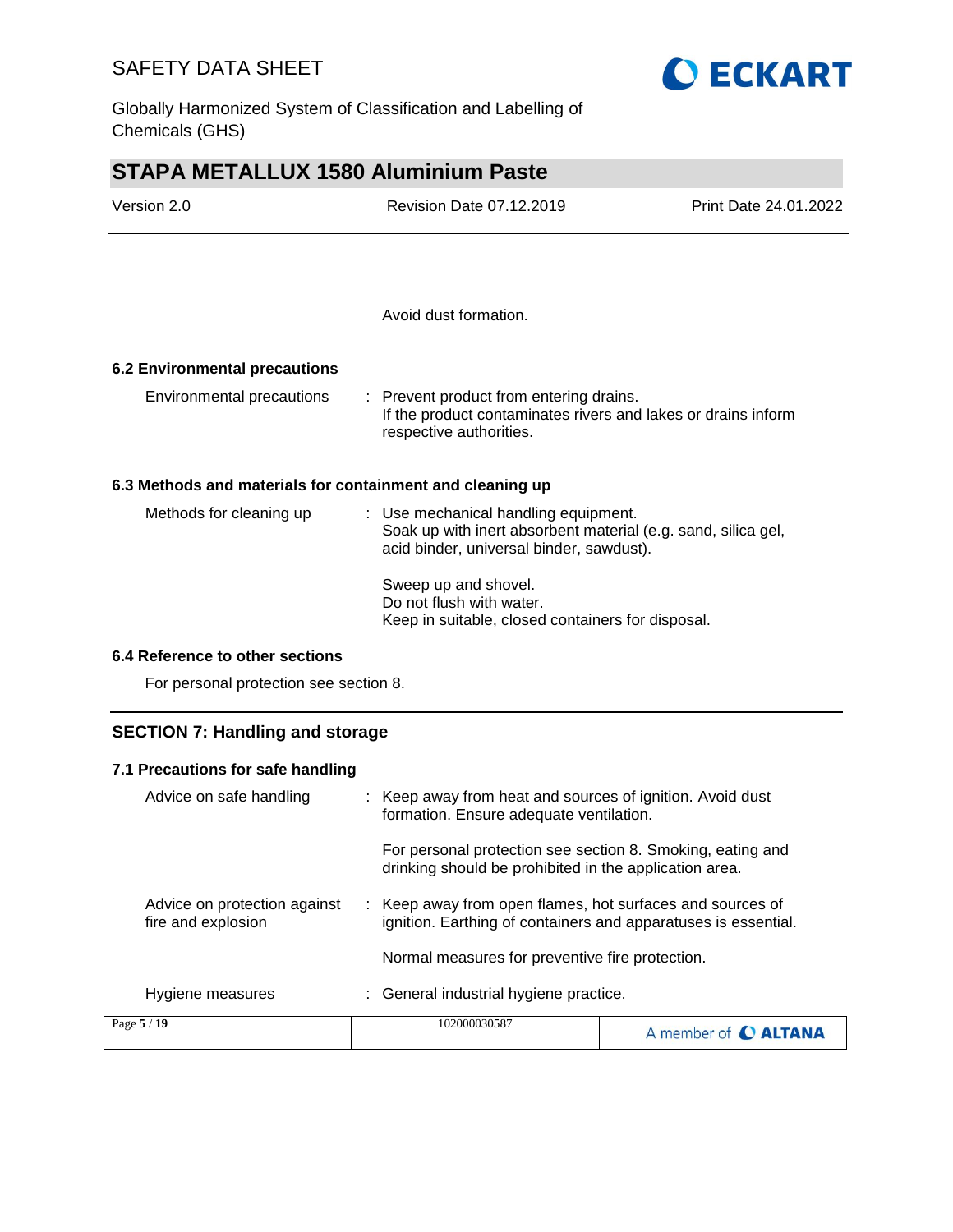Globally Harmonized System of Classification and Labelling of Chemicals (GHS)

# **STAPA METALLUX 1580 Aluminium Paste**

| Version 2.0 | Revision Date 07.12.2019 | Print Date 24.01.2022 |
|-------------|--------------------------|-----------------------|
|             |                          |                       |

### **7.2 Conditions for safe storage, including any incompatibilities**

| Requirements for storage<br>areas and containers | : Store in original container. Keep containers tightly closed in a<br>cool, well-ventilated place. Keep container closed when not in<br>use. Keep away from sources of ignition - No smoking.                                                                          |
|--------------------------------------------------|------------------------------------------------------------------------------------------------------------------------------------------------------------------------------------------------------------------------------------------------------------------------|
|                                                  | Electrical installations / working materials must comply with<br>the technological safety standards.                                                                                                                                                                   |
| Further information on<br>storage conditions     | : Protect from humidity and water. Do not allow to dry.                                                                                                                                                                                                                |
| Advice on common storage                         | : Do not store together with oxidizing and self-igniting products.<br>Never allow product to get in contact with water during<br>storage. Keep away from oxidizing agents, strongly alkaline<br>and strongly acid materials in order to avoid exothermic<br>reactions. |
| Other data                                       | : No decomposition if stored and applied as directed.                                                                                                                                                                                                                  |

### **7.3 Specific end use(s)**

This information is not available.

### **SECTION 8: Exposure controls/personal protection**

### **8.1 Control parameters**

#### **Germany:**

|             | Components                          | CAS-No.   | Value type<br>(Form of<br>exposure) | Control<br>parameters | Update               | <b>Basis</b> |
|-------------|-------------------------------------|-----------|-------------------------------------|-----------------------|----------------------|--------------|
|             | aluminium<br>powder<br>(stabilised) | 7429-90-5 | AGW (Inhalable<br>fraction)         | $10 \text{ mg/m}$     | 2014-04-02           | DE TRGS 900  |
|             | Peak-limit: excursion               |           | 2; (II)                             |                       |                      |              |
| Page 6 / 19 |                                     |           | 102000030587                        |                       | A member of C ALTANA |              |

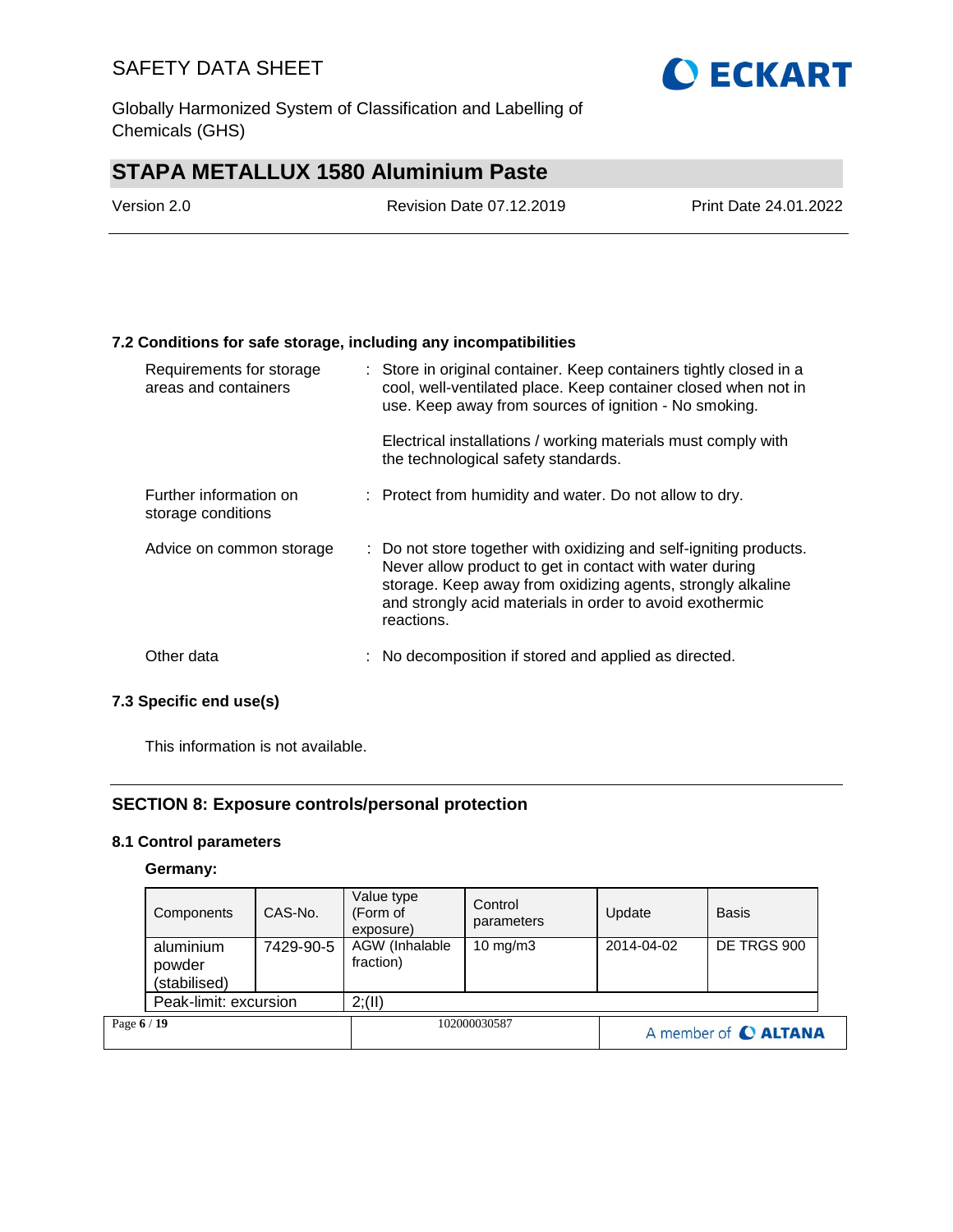

Globally Harmonized System of Classification and Labelling of Chemicals (GHS)

# **STAPA METALLUX 1580 Aluminium Paste**

Version 2.0 Revision Date 07.12.2019 Print Date 24.01.2022

| factor (category)                                                                                                         |                |                                                                                                                                                     |                                                                                                                                 |            |             |  |
|---------------------------------------------------------------------------------------------------------------------------|----------------|-----------------------------------------------------------------------------------------------------------------------------------------------------|---------------------------------------------------------------------------------------------------------------------------------|------------|-------------|--|
| Further information                                                                                                       |                | Commission for dangerous substancesSenate commission for the<br>review of compounds at the work place dangerous for the health<br>(MAK-commission). |                                                                                                                                 |            |             |  |
| aluminium<br>powder<br>(stabilised)                                                                                       | 7429-90-5      | AGW (Alveolate<br>fraction)                                                                                                                         | 1,25 mg/m3                                                                                                                      | 2014-04-02 | DE TRGS 900 |  |
| Peak-limit: excursion<br>factor (category)                                                                                |                | 2; (II)                                                                                                                                             |                                                                                                                                 |            |             |  |
| Further information                                                                                                       |                | (MAK-commission).                                                                                                                                   | Commission for dangerous substances Senate commission for the<br>review of compounds at the work place dangerous for the health |            |             |  |
| Naphtha<br>64742-48-<br>(petroleum),<br>9<br>hydrotreated<br>heavy; Low<br>boiling point<br>ydrogen<br>treated<br>naphtha |                | <b>AGW</b>                                                                                                                                          | 300 mg/m3                                                                                                                       | 2017-11-30 | DE TRGS 900 |  |
| Peak-limit: excursion<br>factor (category)                                                                                |                | 2; (II)                                                                                                                                             |                                                                                                                                 |            |             |  |
| Further information                                                                                                       |                | Group exposure limit for hydrocarbon solvent<br>mixturesCommission for dangerous substancesSee also No. 2.9<br>of the TRGS 900                      |                                                                                                                                 |            |             |  |
| Solvent<br>naphtha<br>(petroleum),<br>light arom.                                                                         | 64742-95-<br>6 | <b>AGW</b>                                                                                                                                          | 100 mg/m3                                                                                                                       | 2009-02-16 | DE TRGS 900 |  |
| Peak-limit: excursion<br>factor (category)                                                                                |                | 2; (II)                                                                                                                                             |                                                                                                                                 |            |             |  |
| Further information                                                                                                       |                | Group exposure limit for hydrocarbon solvent<br>mixturesCommission for dangerous substancesSee also No. 2.9<br>of the TRGS 900                      |                                                                                                                                 |            |             |  |

### **United States of America (USA):**

| /19<br>Page 7 | 102000030587 | I member of C ALTANA |
|---------------|--------------|----------------------|
|               |              |                      |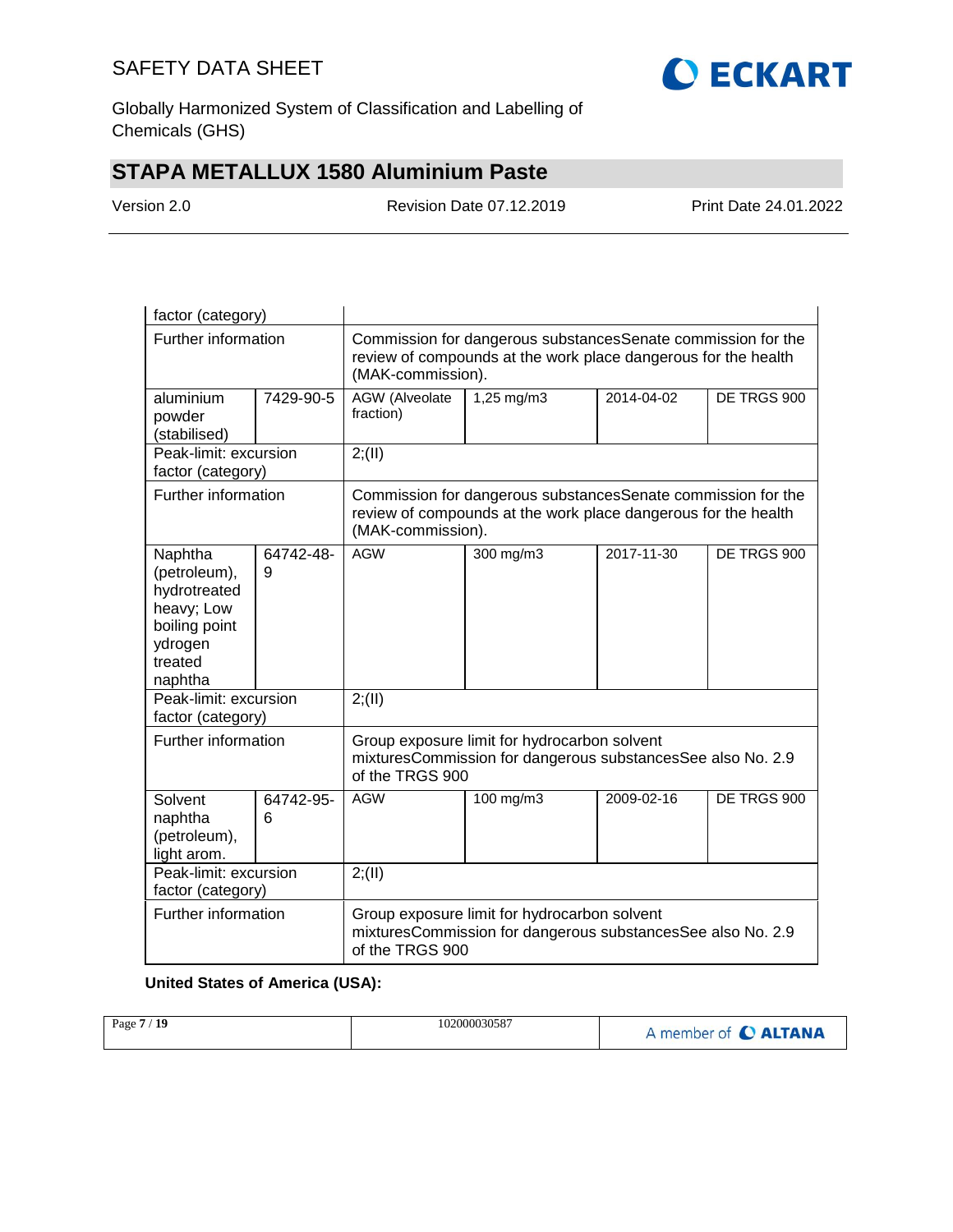

Globally Harmonized System of Classification and Labelling of Chemicals (GHS)

# **STAPA METALLUX 1580 Aluminium Paste**

Version 2.0 Revision Date 07.12.2019 Print Date 24.01.2022

| Components                          | CAS-No.   | Value type<br>(Form of<br>exposure)    | Control<br>parameters                  | Update     | <b>Basis</b>         |
|-------------------------------------|-----------|----------------------------------------|----------------------------------------|------------|----------------------|
| aluminium<br>powder<br>(stabilised) | 7429-90-5 | TWA (total dust)                       | 50 Million particles<br>per cubic foot | 2012-07-01 |                      |
| aluminium<br>powder<br>(stabilised) | 7429-90-5 | <b>TWA</b><br>(Respirable)             | $5$ mg/m $3$                           | 2013-10-08 |                      |
| aluminium<br>powder<br>(stabilised) | 7429-90-5 | TWA (total dust)                       | $15 \text{ mg/m}$                      | 2012-07-01 |                      |
| aluminium<br>powder<br>(stabilised) | 7429-90-5 | TWA (total)                            | 10 mg/m3                               | 2013-10-08 |                      |
| aluminium<br>powder<br>(stabilised) | 7429-90-5 | <b>TWA</b> (respirable<br>fraction)    | $5$ mg/m $3$                           | 2012-07-01 |                      |
| aluminium<br>powder<br>(stabilised) | 7429-90-5 | TWA (respirable<br>fraction)           | 15 Million particles<br>per cubic foot | 2012-07-01 |                      |
| aluminium<br>powder<br>(stabilised) | 7429-90-5 | PEL (Total dust)                       | 10 mg/m3                               | 2014-11-26 |                      |
| aluminium<br>powder<br>(stabilised) | 7429-90-5 | PEL (respirable<br>dust fraction)      | $5$ mg/m $3$                           | 2014-11-26 |                      |
| aluminium<br>powder<br>(stabilised) | 7429-90-5 | <b>TWA</b><br>(Respirable<br>fraction) | 1 $mg/m3$                              | 2008-01-01 |                      |
| aluminium<br>powder<br>(stabilised) | 7429-90-5 | <b>TWA</b>                             | $5$ mg/m $3$                           | 2005-09-01 |                      |
| aluminium<br>powder<br>(stabilised) | 7429-90-5 | TWA (Total)                            | 15 mg/m3                               | 1989-01-19 |                      |
| aluminium<br>powder<br>(stabilised) | 7429-90-5 | <b>TWA</b><br>(Respirable<br>fraction) | $5$ mg/m $3$                           | 1989-01-19 |                      |
| Page 8 / 19                         |           |                                        | 102000030587                           |            | A member of C ALTANA |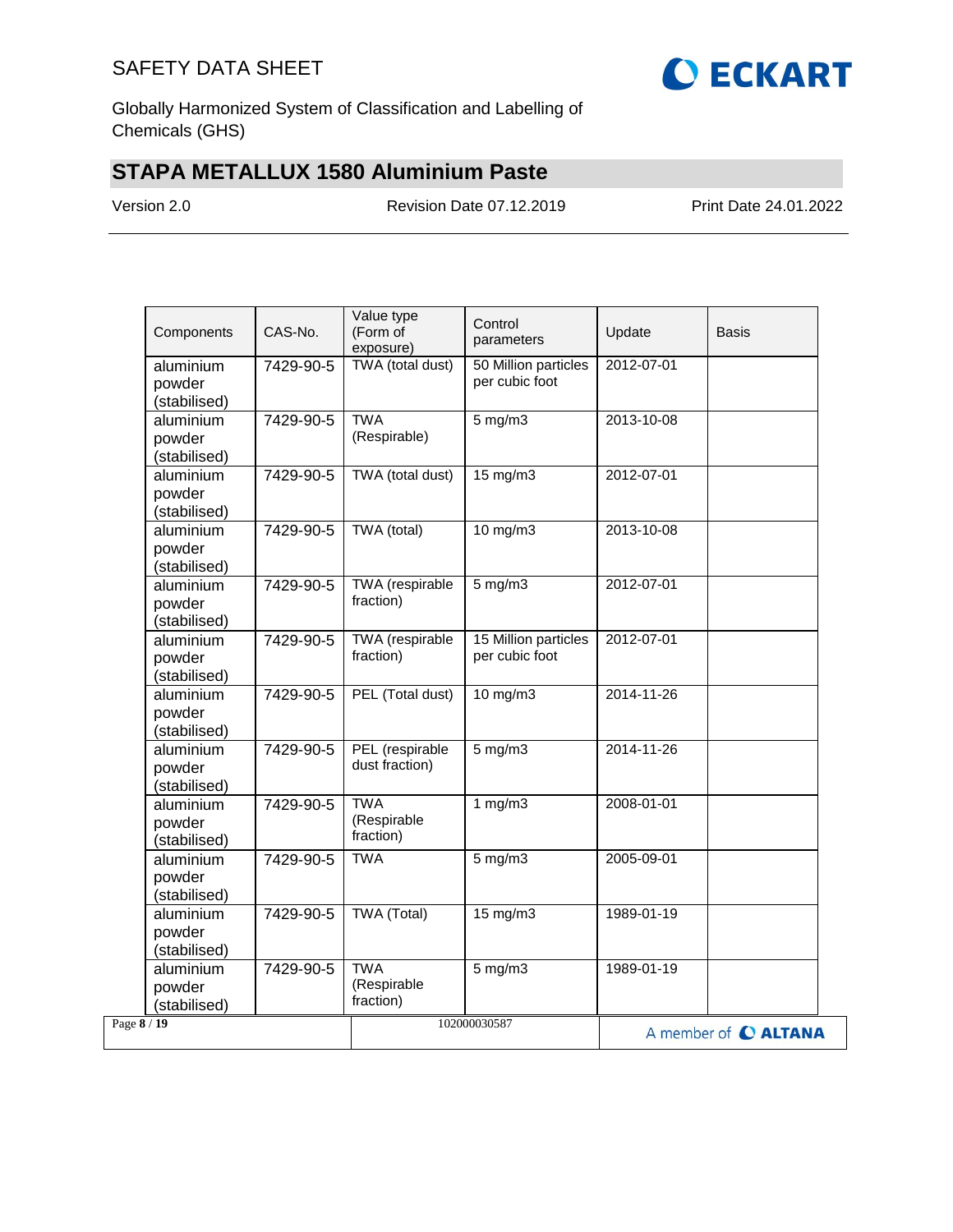

Globally Harmonized System of Classification and Labelling of Chemicals (GHS)

# **STAPA METALLUX 1580 Aluminium Paste**

Version 2.0 Revision Date 07.12.2019 Print Date 24.01.2022

| aluminium<br>powder<br>(stabilised)                                                                     | 7429-90-5      | TWA (total dust)                         | 15 mg/m3               | 2011-07-01 |  |
|---------------------------------------------------------------------------------------------------------|----------------|------------------------------------------|------------------------|------------|--|
| aluminium<br>powder<br>(stabilised)                                                                     | 7429-90-5      | TWA (respirable<br>fraction)             | $5$ mg/m $3$           | 2011-07-01 |  |
| aluminium<br>powder<br>(stabilised)                                                                     | 7429-90-5      | <b>TWA (Total</b><br>dust)               | 15 mg/m3               | 1989-01-19 |  |
| aluminium<br>powder<br>(stabilised)                                                                     | 7429-90-5      | <b>TWA</b> (respirable<br>dust fraction) | $5$ mg/m $3$           | 1989-01-19 |  |
| aluminium<br>powder<br>(stabilised)                                                                     | 7429-90-5      | TWA (welding<br>fumes)                   | $5$ mg/m $3$           | 2013-10-08 |  |
| aluminium<br>powder<br>(stabilised)                                                                     | 7429-90-5      | TWA (pyro<br>powders)                    | $5$ mg/m $3$           | 2013-10-08 |  |
| aluminium<br>powder<br>(stabilised)                                                                     | 7429-90-5      | <b>TWA</b><br>(Respirable<br>fraction)   | 1 $mg/m3$              | 2013-03-01 |  |
| aluminium<br>powder<br>(stabilised)                                                                     | 7429-90-5      | TWA (Fumes)                              | $5$ mg/m $3$           | 1989-01-19 |  |
| aluminium<br>powder<br>(stabilised)                                                                     | 7429-90-5      | PEL (Welding<br>fumes)                   | $5$ mg/m $3$           | 2017-10-02 |  |
| aluminium<br>powder<br>(stabilised)                                                                     | 7429-90-5      | PEL (Pyro<br>powders)                    | $5$ mg/m $3$           | 2017-10-02 |  |
| Naphtha<br>(petroleum),<br>hydrotreated<br>heavy; Low<br>boiling point<br>ydrogen<br>treated<br>naphtha | 64742-48-<br>9 | <b>TWA</b>                               | 500 ppm<br>2 000 mg/m3 | 2007-01-01 |  |

| -19<br>Page 9 | 102000030587 | A member of <b>C ALTANA</b> |
|---------------|--------------|-----------------------------|
|---------------|--------------|-----------------------------|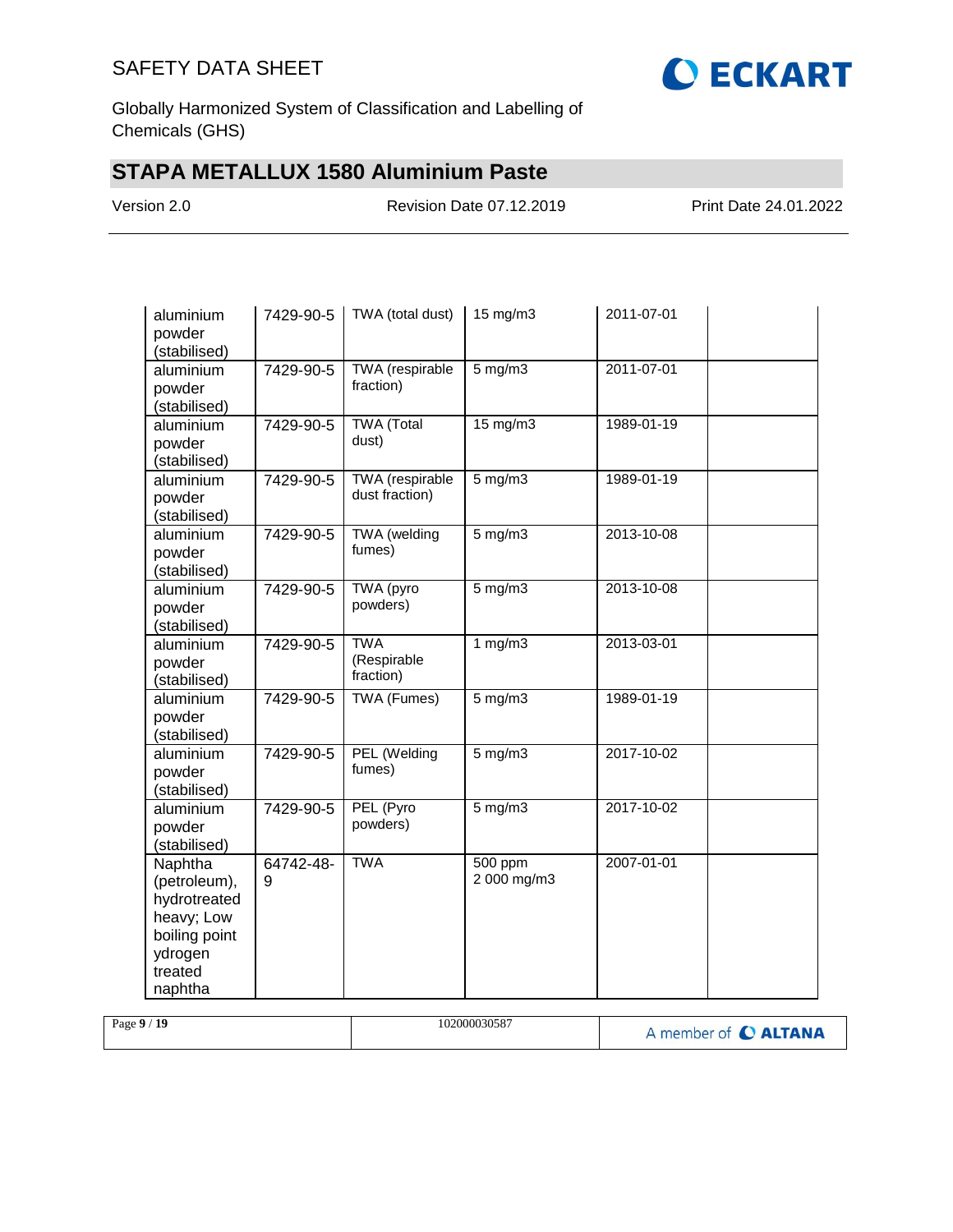

Globally Harmonized System of Classification and Labelling of Chemicals (GHS)

# **STAPA METALLUX 1580 Aluminium Paste**

Version 2.0 Revision Date 07.12.2019 Print Date 24.01.2022

| Naphtha<br>(petroleum),<br>hydrotreated<br>heavy; Low<br>boiling point<br>ydrogen<br>treated<br>naphtha | 64742-48-<br>9 | <b>TWA</b> | 400 ppm<br>1 600 mg/m3 | 1989-01-19 |  |
|---------------------------------------------------------------------------------------------------------|----------------|------------|------------------------|------------|--|
| Solvent<br>naphtha<br>(petroleum),<br>light arom.                                                       | 64742-95-<br>6 | <b>TWA</b> | 500 ppm<br>2 000 mg/m3 | 2007-01-01 |  |
| Solvent<br>naphtha<br>(petroleum),<br>light arom.                                                       | 64742-95-<br>6 | <b>TWA</b> | 200 mg/m3              | 2010-03-01 |  |
| Solvent<br>naphtha<br>(petroleum),<br>light arom.                                                       | 64742-95-<br>6 | <b>TWA</b> | 400 ppm<br>1 600 mg/m3 | 1989-01-19 |  |

### **8.2 Exposure controls**

| <b>Personal protective equipment</b> |                                                                                                                                                                                         |                                                                                                                 |                      |
|--------------------------------------|-----------------------------------------------------------------------------------------------------------------------------------------------------------------------------------------|-----------------------------------------------------------------------------------------------------------------|----------------------|
| Eye protection                       |                                                                                                                                                                                         | Safety glasses                                                                                                  |                      |
| Hand protection                      |                                                                                                                                                                                         |                                                                                                                 |                      |
| Material                             |                                                                                                                                                                                         | Solvent-resistant gloves                                                                                        |                      |
| Remarks                              | Take note of the information given by the producer concerning<br>permeability and break through times, and of special<br>workplace conditions (mechanical strain, duration of contact). |                                                                                                                 |                      |
|                                      |                                                                                                                                                                                         | The exact break through time can be obtained from the<br>protective glove producer and this has to be observed. |                      |
|                                      |                                                                                                                                                                                         | Please observe the instructions regarding permeability and                                                      |                      |
| Page 10 / 19                         |                                                                                                                                                                                         | 102000030587                                                                                                    | A member of C ALTANA |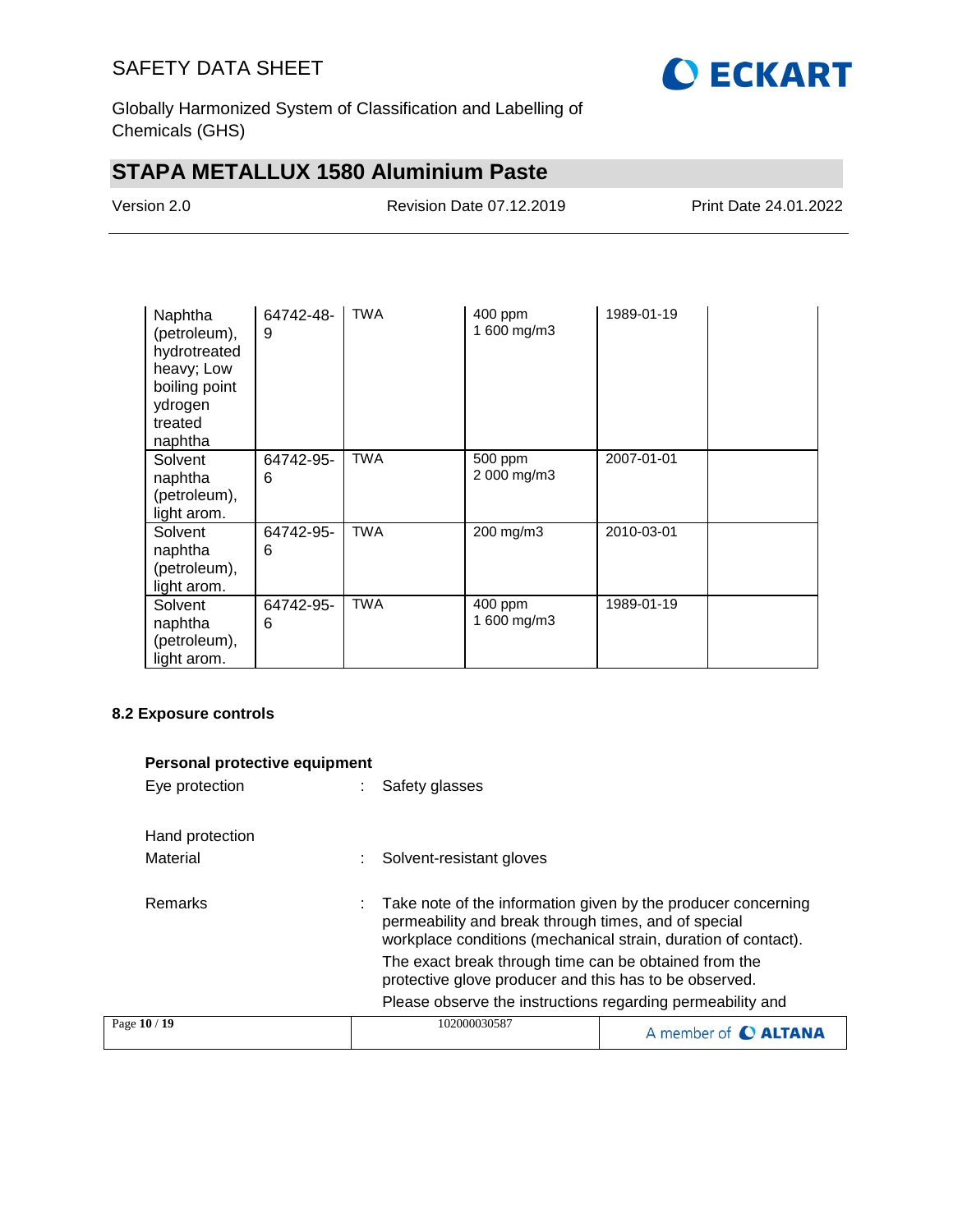

Globally Harmonized System of Classification and Labelling of Chemicals (GHS)

# **STAPA METALLUX 1580 Aluminium Paste**

| Version 2.0                                              | <b>Revision Date 07.12.2019</b>                                                                                                                                                                                                      | Print Date 24.01.2022 |
|----------------------------------------------------------|--------------------------------------------------------------------------------------------------------------------------------------------------------------------------------------------------------------------------------------|-----------------------|
|                                                          |                                                                                                                                                                                                                                      |                       |
|                                                          | breakthrough time which are provided by the supplier of the<br>gloves. Also take into consideration the specific local<br>conditions under which the product is used, such as the<br>danger of cuts, abrasion, and the contact time. |                       |
|                                                          | Recommended preventive skin protection                                                                                                                                                                                               |                       |
|                                                          | Skin should be washed after contact.<br>The suitability for a specific workplace should be discussed<br>with the producers of the protective gloves.                                                                                 |                       |
| Skin and body protection                                 | Long sleeved clothing                                                                                                                                                                                                                |                       |
|                                                          | Safety shoes                                                                                                                                                                                                                         |                       |
|                                                          | Choose body protection according to the amount and<br>concentration of the dangerous substance at the work place.                                                                                                                    |                       |
| Respiratory protection                                   | Use suitable breathing protection if workplace concentration<br>requires.                                                                                                                                                            |                       |
| <b>Environmental exposure controls</b><br>General advice |                                                                                                                                                                                                                                      |                       |
|                                                          | Prevent product from entering drains.<br>If the product contaminates rivers and lakes or drains inform<br>respective authorities.                                                                                                    |                       |
| Water                                                    | The product should not be allowed to enter drains, water<br>courses or the soil.                                                                                                                                                     |                       |
|                                                          |                                                                                                                                                                                                                                      |                       |
|                                                          |                                                                                                                                                                                                                                      |                       |

### **SECTION 9: Physical and chemical properties**

### **9.1 Information on basic physical and chemical properties**

|  | Page 11 / 19 | 102000030587 | A member of C ALTANA |
|--|--------------|--------------|----------------------|
|--|--------------|--------------|----------------------|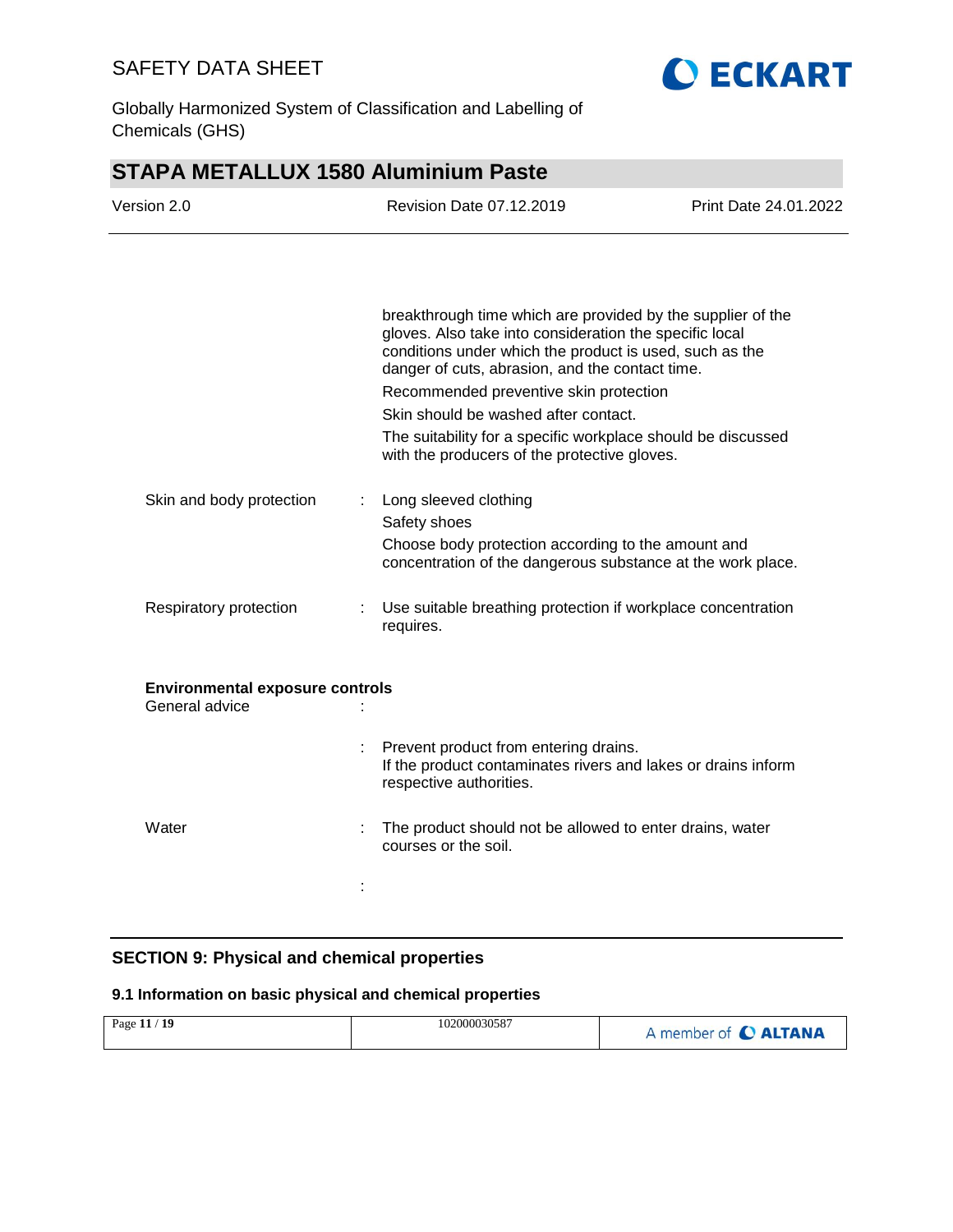Globally Harmonized System of Classification and Labelling of Chemicals (GHS)

# **STAPA METALLUX 1580 Aluminium Paste**

| Version 2.0 | <b>Revision Date 07.12.2019</b> | <b>Print Date 24.01.2022</b> |
|-------------|---------------------------------|------------------------------|
|             |                                 |                              |
|             |                                 |                              |

| Appearance                             | Pasty solid               |
|----------------------------------------|---------------------------|
| Colour                                 | silver                    |
| Odour                                  | characteristic            |
| рH                                     | No data available         |
| Freezing point                         | No data available         |
| Boiling point/boiling range            | No data available         |
| Flash point                            | No data available         |
| <b>Bulk density</b>                    | No data available         |
| Flammability (solid, gas)              | <b>Combustible Solids</b> |
|                                        |                           |
| Auto-flammability                      | not auto-flammable        |
| Upper explosion limit                  | No data available         |
| Lower explosion limit                  | No data available         |
| Vapour pressure                        | No data available         |
| Density                                | $1,3 - 2,0$ g/cm3         |
| Solubility(ies)                        |                           |
| Water solubility                       | insoluble                 |
| Miscibility with water                 | immiscible                |
| Solubility in other solvents           | No data available<br>÷.   |
| Partition coefficient: n-octanol/water | No data available         |
| Ignition temperature                   | No data available         |
| Thermal decomposition                  | No data available         |
| Viscosity, dynamic                     | No data available         |
| Viscosity, kinematic                   | No data available         |
| Flow time                              | No data available         |
| <b>Explosive properties</b>            | Not explosive             |

| Page $12/19$ | 102000030587<br>A member of C ALTANA |
|--------------|--------------------------------------|
|--------------|--------------------------------------|

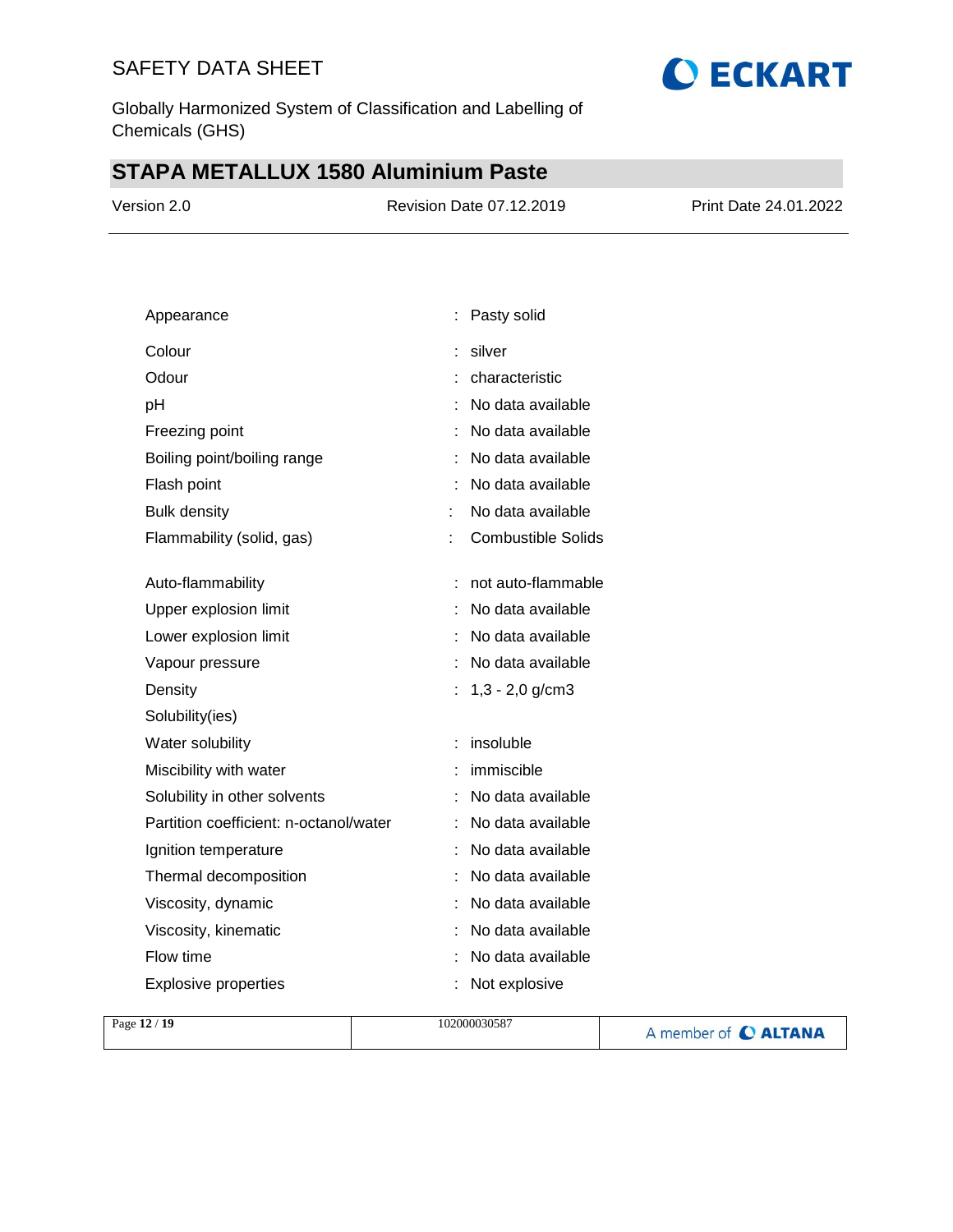

Globally Harmonized System of Classification and Labelling of Chemicals (GHS)

# **STAPA METALLUX 1580 Aluminium Paste**

| Version 2.0 | Revision Date 07.12.2019 | Print Date 24.01.2022 |
|-------------|--------------------------|-----------------------|
|             |                          |                       |

### **9.2 Other information**

No data available

### **SECTION 10: Stability and reactivity**

### **10.1 Reactivity**

No decomposition if stored and applied as directed.

### **10.2 Chemical stability**

No decomposition if stored and applied as directed.

### **10.3 Possibility of hazardous reactions**

| Hazardous reactions         | $\therefore$ Reacts with alkalis, acids, halogenes and oxidizing agents.<br>Contact with acids and alkalis may release hydrogen.<br>Mixture reacts slowly with water resulting in evolution of<br>hydrogen.<br>Vapour/air-mixtures are explosive at intense warming. |
|-----------------------------|----------------------------------------------------------------------------------------------------------------------------------------------------------------------------------------------------------------------------------------------------------------------|
|                             | Stable under recommended storage conditions.                                                                                                                                                                                                                         |
| 10.4 Conditions to avoid    |                                                                                                                                                                                                                                                                      |
| Conditions to avoid         | $\therefore$ Do not allow to dry.                                                                                                                                                                                                                                    |
|                             | No data available                                                                                                                                                                                                                                                    |
| 10.5 Incompatible materials |                                                                                                                                                                                                                                                                      |
| Materials to avoid          | : Acids<br>Bases<br>Oxidizing agents<br>Highly halogenated compounds                                                                                                                                                                                                 |

### **10.6 Hazardous decomposition products**

| Page 13 / 19 | 102000030587 | A member of C ALTANA |
|--------------|--------------|----------------------|
|--------------|--------------|----------------------|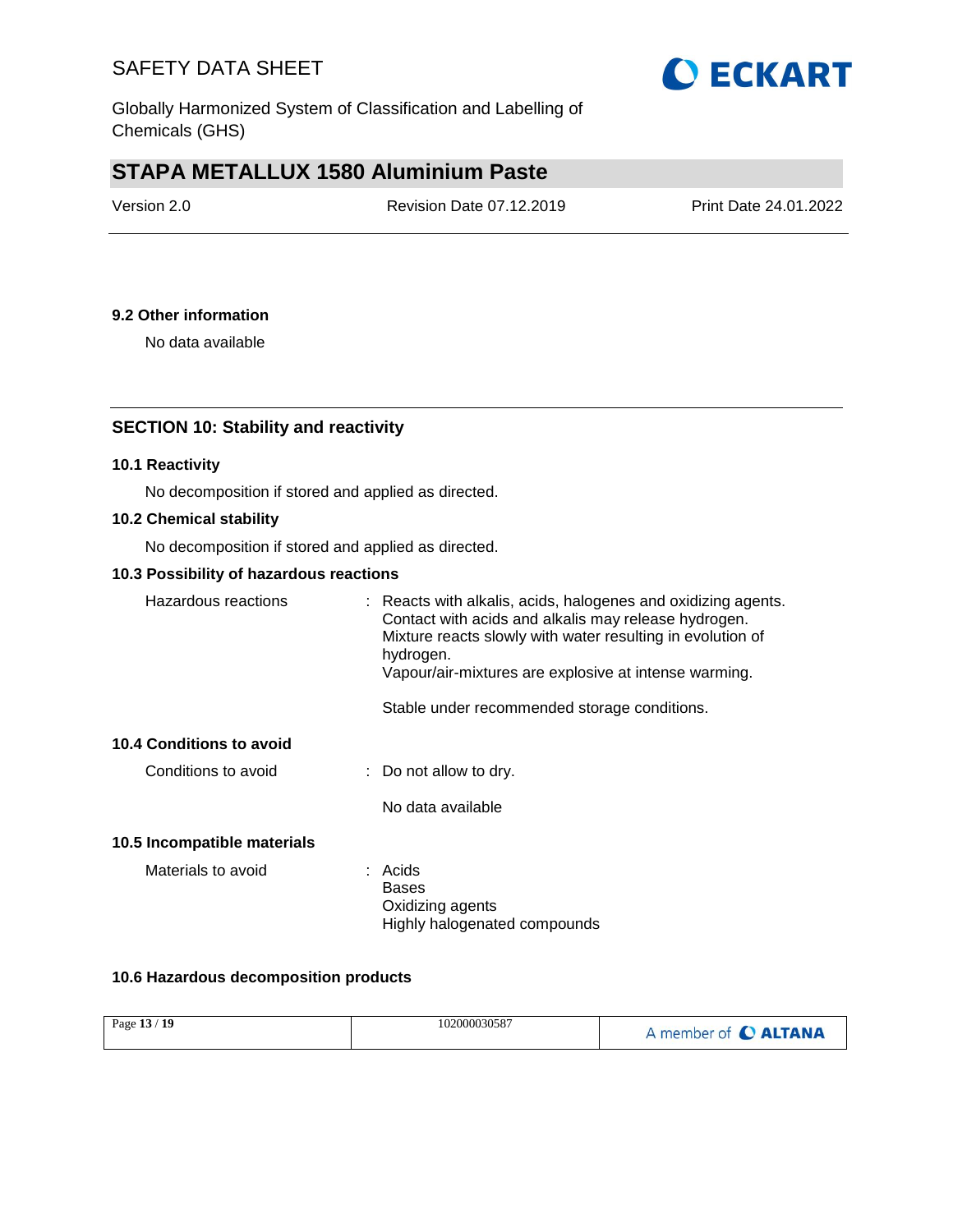

Globally Harmonized System of Classification and Labelling of Chemicals (GHS)

# **STAPA METALLUX 1580 Aluminium Paste**

| Version 2.0                                                       | <b>Revision Date 07.12.2019</b>                                                                                                            | Print Date 24.01.2022 |
|-------------------------------------------------------------------|--------------------------------------------------------------------------------------------------------------------------------------------|-----------------------|
|                                                                   |                                                                                                                                            |                       |
| Hazardous decomposition<br>products                               | : No data available                                                                                                                        |                       |
| Other information                                                 | : No data available                                                                                                                        |                       |
| <b>SECTION 11: Toxicological information</b>                      |                                                                                                                                            |                       |
| 11.1 Information on toxicological effects                         |                                                                                                                                            |                       |
| <b>Acute toxicity</b>                                             |                                                                                                                                            |                       |
| Components:                                                       |                                                                                                                                            |                       |
| Acute oral toxicity                                               | Naphtha (petroleum), hydrotreated heavy; Low boiling point ydrogen treated naphtha :<br>: LD50 Rat: > 5 000 mg/kg                          |                       |
| Acute inhalation toxicity                                         | : LC50 Rat: Test atmosphere: vapour                                                                                                        |                       |
|                                                                   | An LC50/inhalation/4h/rat could not be determined because<br>no mortality of rats was observed at the maximum achievable<br>concentration. |                       |
| Acute dermal toxicity                                             | : LD50 Rabbit: $> 5000$ mg/kg                                                                                                              |                       |
| Solvent naphtha (petroleum), light arom. :<br>Acute oral toxicity | : LD50 Rat: 3 492 mg/kg                                                                                                                    |                       |
| Acute dermal toxicity                                             | : LD50 Rabbit: $>$ 3 160 mg/kg                                                                                                             |                       |
| <b>Skin corrosion/irritation</b>                                  |                                                                                                                                            |                       |

No data available

| Page 14 / 19 | 102000030587 | A member of C ALTANA |
|--------------|--------------|----------------------|
|--------------|--------------|----------------------|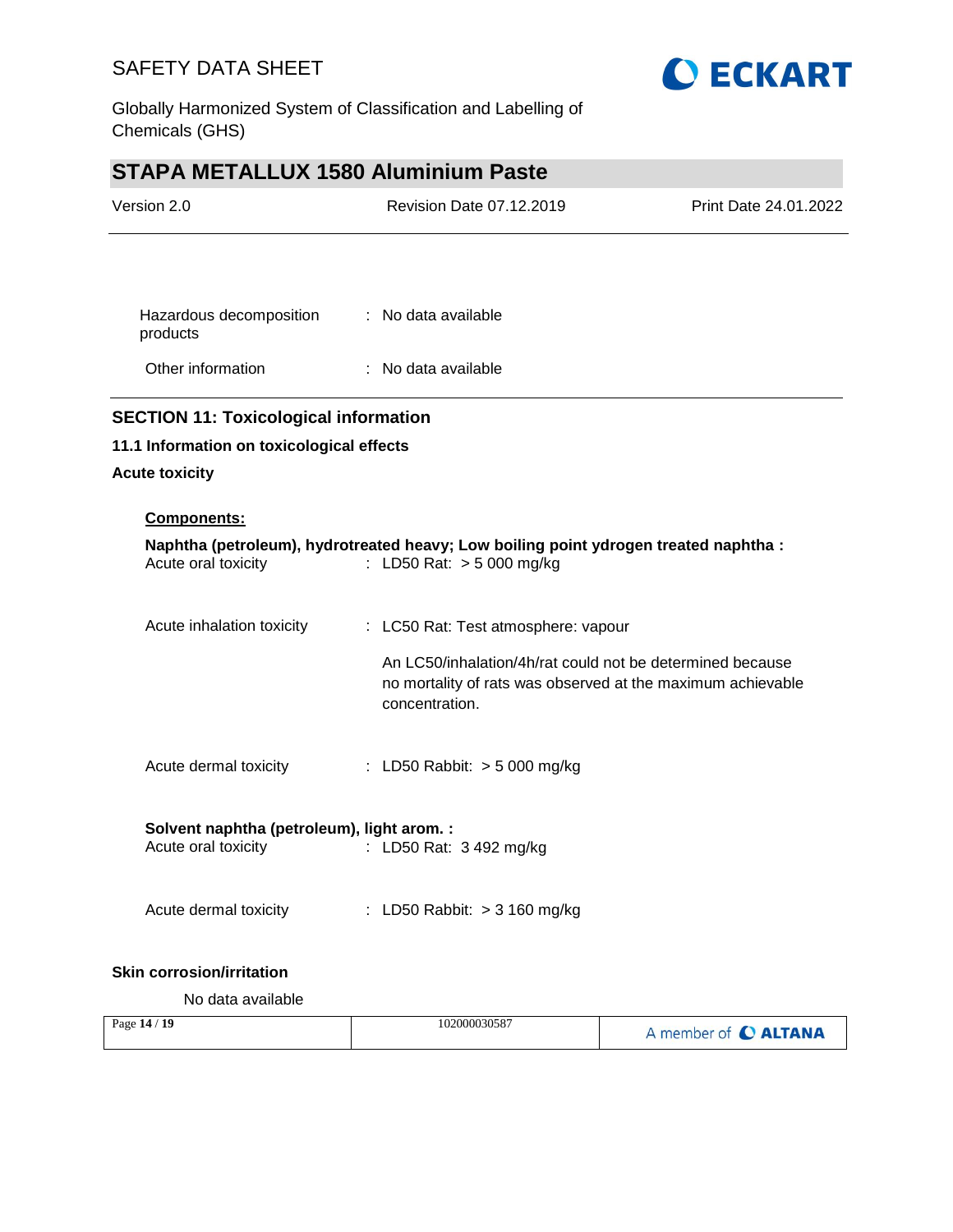

Globally Harmonized System of Classification and Labelling of Chemicals (GHS)

# **STAPA METALLUX 1580 Aluminium Paste**

Version 2.0 Revision Date 07.12.2019 Print Date 24.01.2022

### **Serious eye damage/eye irritation**

No data available

### **Respiratory or skin sensitisation**

No data available

### **Carcinogenicity**

No data available

### **Toxicity to reproduction/fertility**

No data available

### **Reprod.Tox./Development/Teratogenicity**

No data available

#### **STOT - single exposure**

No data available

### **STOT - repeated exposure**

No data available

### **Aspiration toxicity**

No data available

#### **Further information**

#### **Product**

No data available

| Page 15 / 19 | 102000030587 | A member of C ALTANA |
|--------------|--------------|----------------------|
|              |              |                      |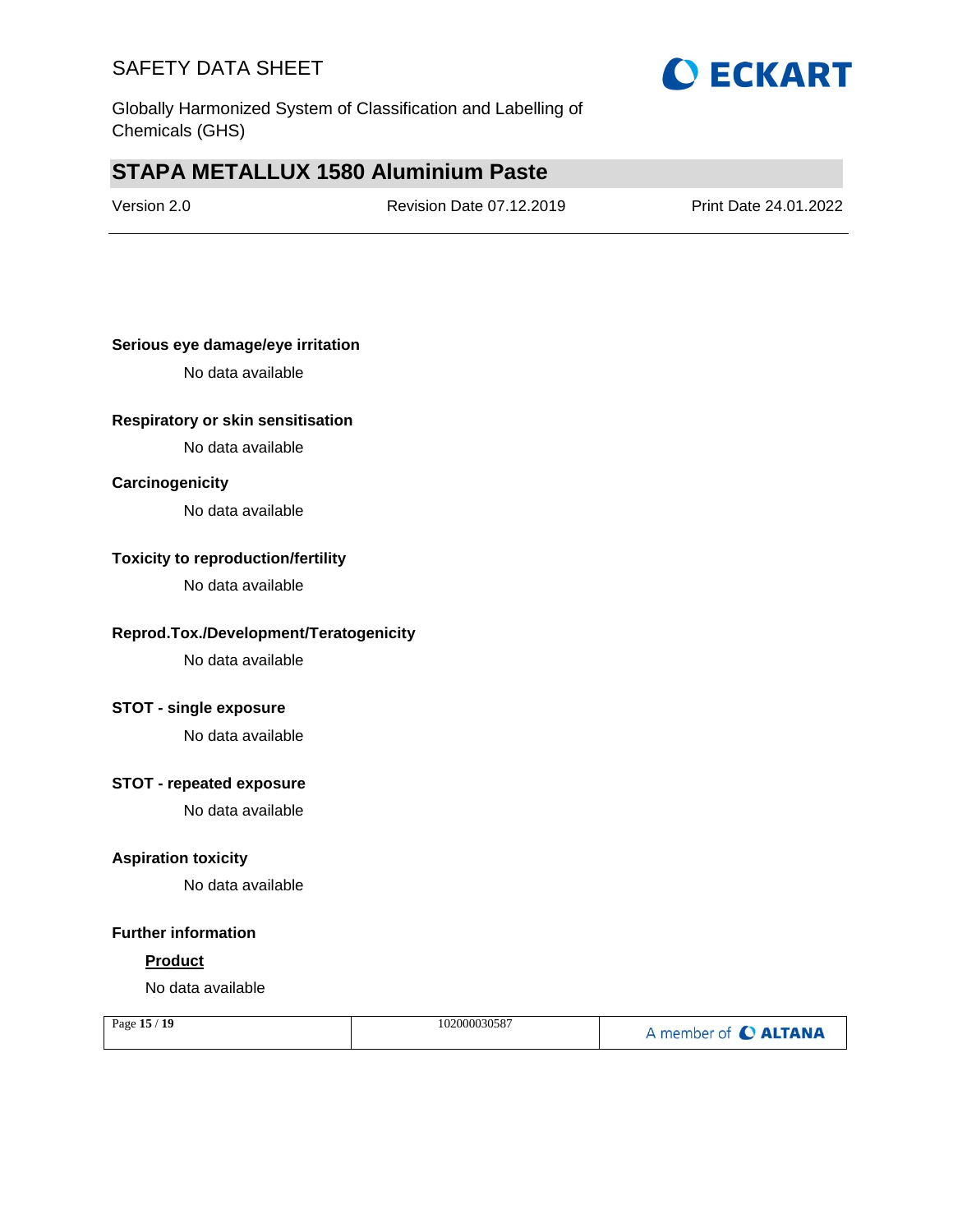

Globally Harmonized System of Classification and Labelling of Chemicals (GHS)

# **STAPA METALLUX 1580 Aluminium Paste**

Version 2.0 Revision Date 07.12.2019 Print Date 24.01.2022

### **SECTION 12: Ecological information**

### **12.1 Toxicity**

**Components: Solvent naphtha (petroleum), light arom. (64742-95-6) : Ecotoxicology Assessment**

Long-term (chronic) aquatic hazard : Toxic to aquatic life with long lasting effects.

### **12.2 Persistence and degradability**

No data available

### **12.3 Bioaccumulative potential**

No data available

### **12.4 Mobility in soil**

No data available

#### **12.5 Results of PBT and vPvB assessment**

No data available

### **12.6 Other adverse effects**

#### **Product:**

| Additional ecological<br>information | : An environmental hazard cannot be excluded in the event of<br>unprofessional handling or disposal., Harmful to aquatic life<br>with long lasting effects. |
|--------------------------------------|-------------------------------------------------------------------------------------------------------------------------------------------------------------|
| $\approx$ 16 / 10                    | 102000030587                                                                                                                                                |

| Page 16 / 19 | 102000030587 | A member of C ALTANA |
|--------------|--------------|----------------------|
|--------------|--------------|----------------------|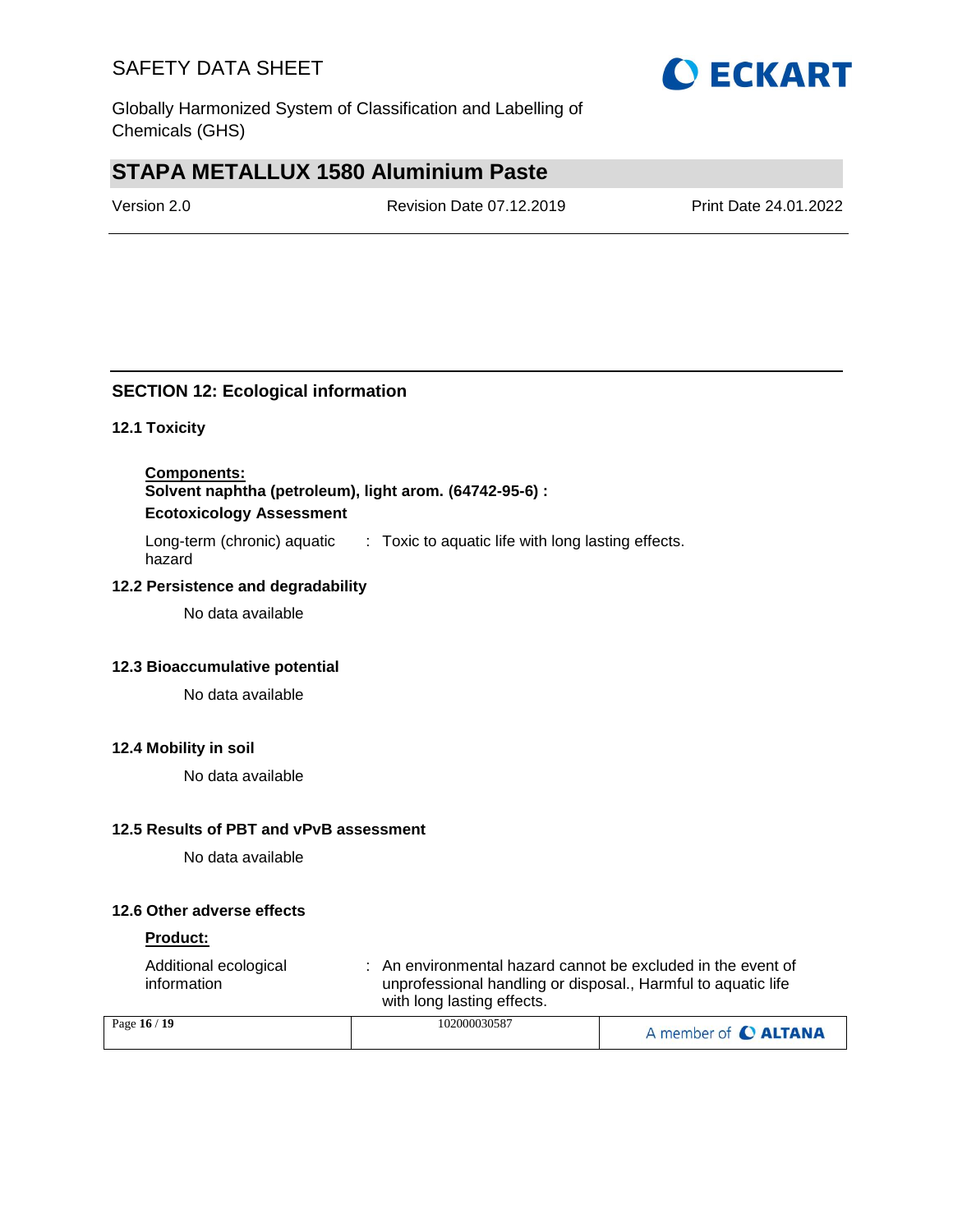

Globally Harmonized System of Classification and Labelling of Chemicals (GHS)

# **STAPA METALLUX 1580 Aluminium Paste**

Version 2.0 Revision Date 07.12.2019 Print Date 24.01.2022

### **SECTION 13: Disposal considerations**

#### **13.1 Waste treatment methods**

| Product                | : The product should not be allowed to enter drains, water<br>courses or the soil.<br>In accordance with local and national regulations. |
|------------------------|------------------------------------------------------------------------------------------------------------------------------------------|
| Contaminated packaging | : In accordance with local and national regulations.                                                                                     |

### **SECTION 14: Transport information**

- **14.1 UN number**
- **14.2 Proper shipping name 14.3 Transport hazard class**
- **14.4 Packing group**
- **14.5 Environmental hazards**

### **14.6 Special precautions for user**

Not classified as dangerous in the meaning of transport regulations.

### **14.7 Transport in bulk according to Annex II of MARPOL 73/78 and the IBC Code**

No data available

| 102000030587<br>Page 17 / 19 | A member of C ALTANA |
|------------------------------|----------------------|
|------------------------------|----------------------|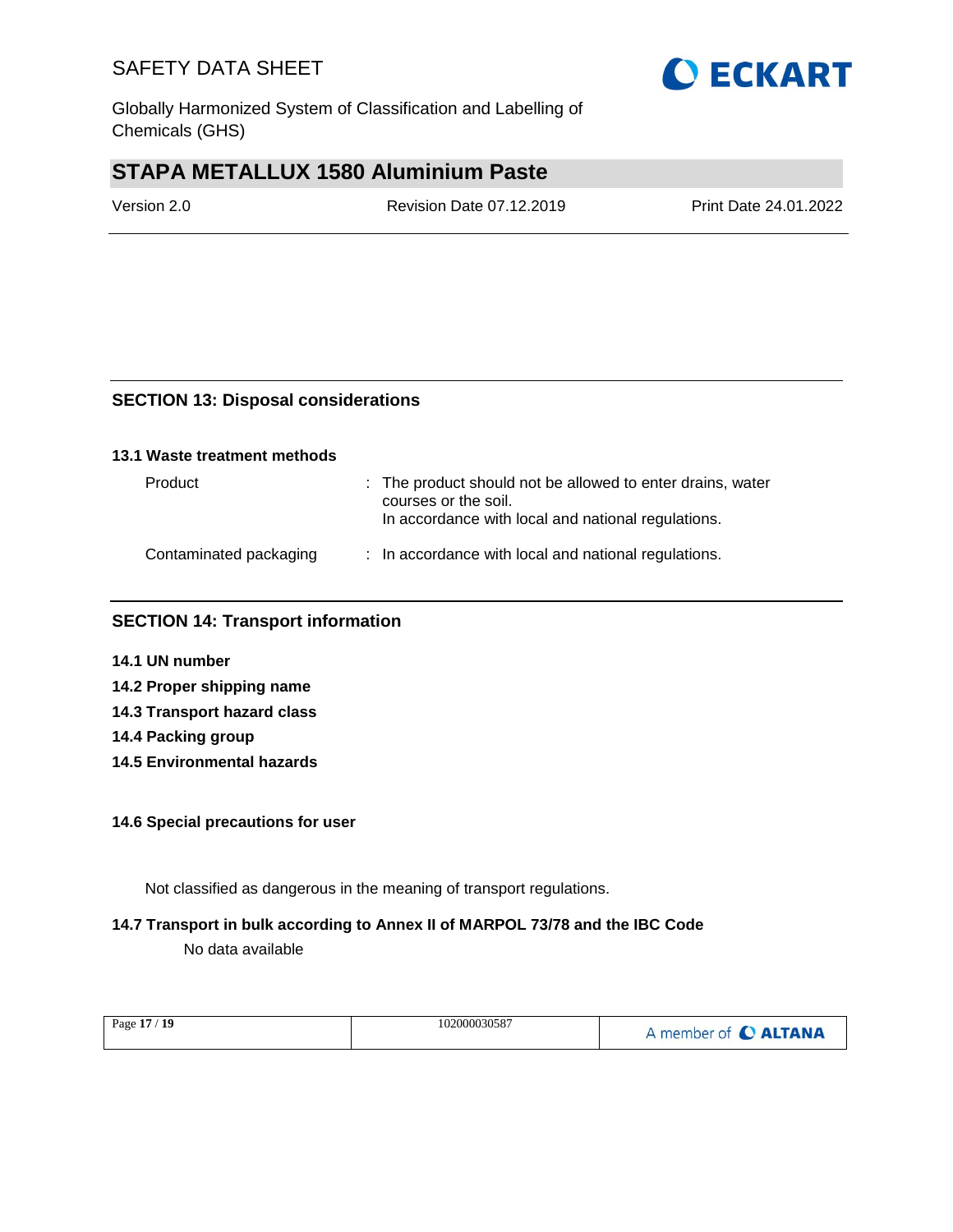Globally Harmonized System of Classification and Labelling of Chemicals (GHS)

# **STAPA METALLUX 1580 Aluminium Paste**

Version 2.0 Revision Date 07.12.2019 Print Date 24.01.2022

### **SECTION 15: Regulatory information**

### **15.1 Safety, health and environmental regulations/legislation specific for the substance or mixture**

| REACH - Candidate List of Substances of Very High<br>Concern for Authorisation (Article 59). | : Not applicable   |
|----------------------------------------------------------------------------------------------|--------------------|
| Regulation (EC) No 1005/2009 on substances that<br>deplete the ozone layer                   | : Not applicable   |
| Regulation (EC) No 850/2004 on persistent organic<br>pollutants                              | $:$ Not applicable |

### **15.2 Chemical safety assessment**

No data available

### **SECTION 16: Other information**

| <b>Full text of H-Statements</b> |                                                      |
|----------------------------------|------------------------------------------------------|
| H <sub>226</sub>                 | : Flammable liquid and vapour.                       |
| H <sub>227</sub>                 | : Combustible liquid.                                |
| H <sub>228</sub>                 | : Flammable solid.                                   |
| H <sub>303</sub>                 | : May be harmful if swallowed.                       |
| H304                             | : May be fatal if swallowed and enters airways.      |
| H313                             | : May be harmful in contact with skin.               |
| H335                             | : May cause respiratory irritation.                  |
| H336                             | : May cause drowsiness or dizziness.                 |
| H411                             | : Toxic to aquatic life with long lasting effects.   |
| H412                             | : Harmful to aquatic life with long lasting effects. |

| Page 18 / 19 | 102000030587 | A member of C ALTANA |
|--------------|--------------|----------------------|
|--------------|--------------|----------------------|